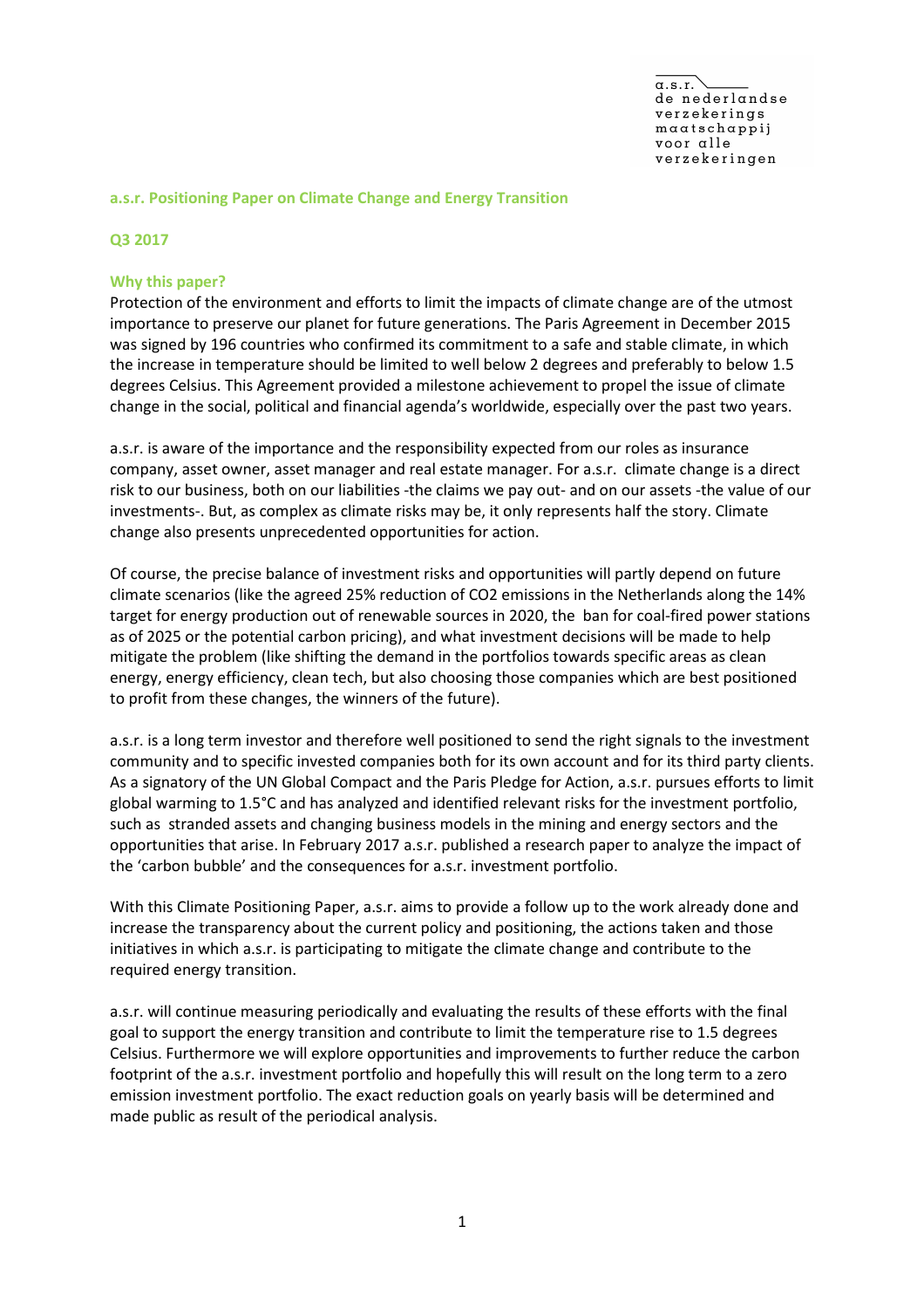$\sigma$  s  $r$ de nederlandse verzekerings maatschappij voor alle verzekeringen

#### **a.s.r., an insurance company**

a.s.r. Nederland seeks to be a leader in sustainable business practices in the Dutch financial sector, which is in keeping with its role in society. a.s.r. sustainability policy has defined five focus areas, being by alphabetic order: (1) insurance, (2) investment, (3) people, (4) planet and (5) society.

The domain (4) planet explicitly seeks to be a good steward of nature and the environment by preventing waste and limiting negative impacts from its operations. To achieve this, a.s.r. works with an environmental management system. One aspect of this is the efficient use of resources, energy and water from a.s.r. operations. Furthermore, a.s.r. is actively getting to grips with waste management, mobility, energy reduction and carbon emissions. Detailed information can be found in a.s.r. corporate website (http://asrnl.com/sustainable-business/planet), including a.s.r. carbon footprint (Scope 1 and 2).

Also in the other domains as (1) insurance, (3) people and (5) society, a.s.r. takes environment into account where possible, for instance by developing new insurance products which are designed to stimulate our clients to choose sustainable and/or circular repair centers, or which include coverage for sustainable innovations (1 insurance). The a.s.r. school challenge creates awareness about sustainability among schoolchildren, 750 children participated in the program in the 2017 edition (5 society) and employees are stimulated to work from home at least 30% of the time and travel with sustainable forms of transport in order to lower carbon emissions. A.s.r. works on reducing the use of fossil fuel for business travel with 5% per year and sets a cap on carbon emissions for lease cars (3 People).

In the investment domain (4) a.s.r. has clearly taken efforts towards limiting the global warming. This domain comprises both the Real Estate Investment Management and the Group Asset Management division. Real Estate Asset Investment has targets to make its portfolio more sustainable for example by improving the energy indices of the residential portfolio and sustainable refurbishing of the retail property and offices. Please refer to the a.s.r. Real Estate website for further information (https://asrreim.com/about-us/csr ).

In this paper we elaborate further on the Environmental and Climate policy and implementation from the Group Asset Management division.

## **A relevant framework for reporting – the SDGs agenda**

As the Paris Agreement, the Sustainable Development Goals (SDGs) agenda for 2030 was published in 2015, sharing in both pledges a number of objectives. The objectives outlined in the Paris Agreement are comprised in a number of SDGs, among which the SDG 7 (Affordable and clean energy) and SDG 13 (Climate



Action). At the same time, the SDG structure shows implicitly that the goals depend on each other: climate mitigation and adaptation are also essential to eradicate poverty and share prosperity, two other central aspects of the 2030 Agenda.

During the past months a.s.r. participated actively in the SDG impact indicators working group within the DNB Platform for Duurzame Financering (Sustainable Financing) to determine a select set of SDG indicators that can be used to track and compare sustainable development investments

a.s.r. would contribute where possible to advance the SDG's, with special focus on those targeting environmental benefits, as SDG 7 and SDG 13. We intend to use the SDGs through this document as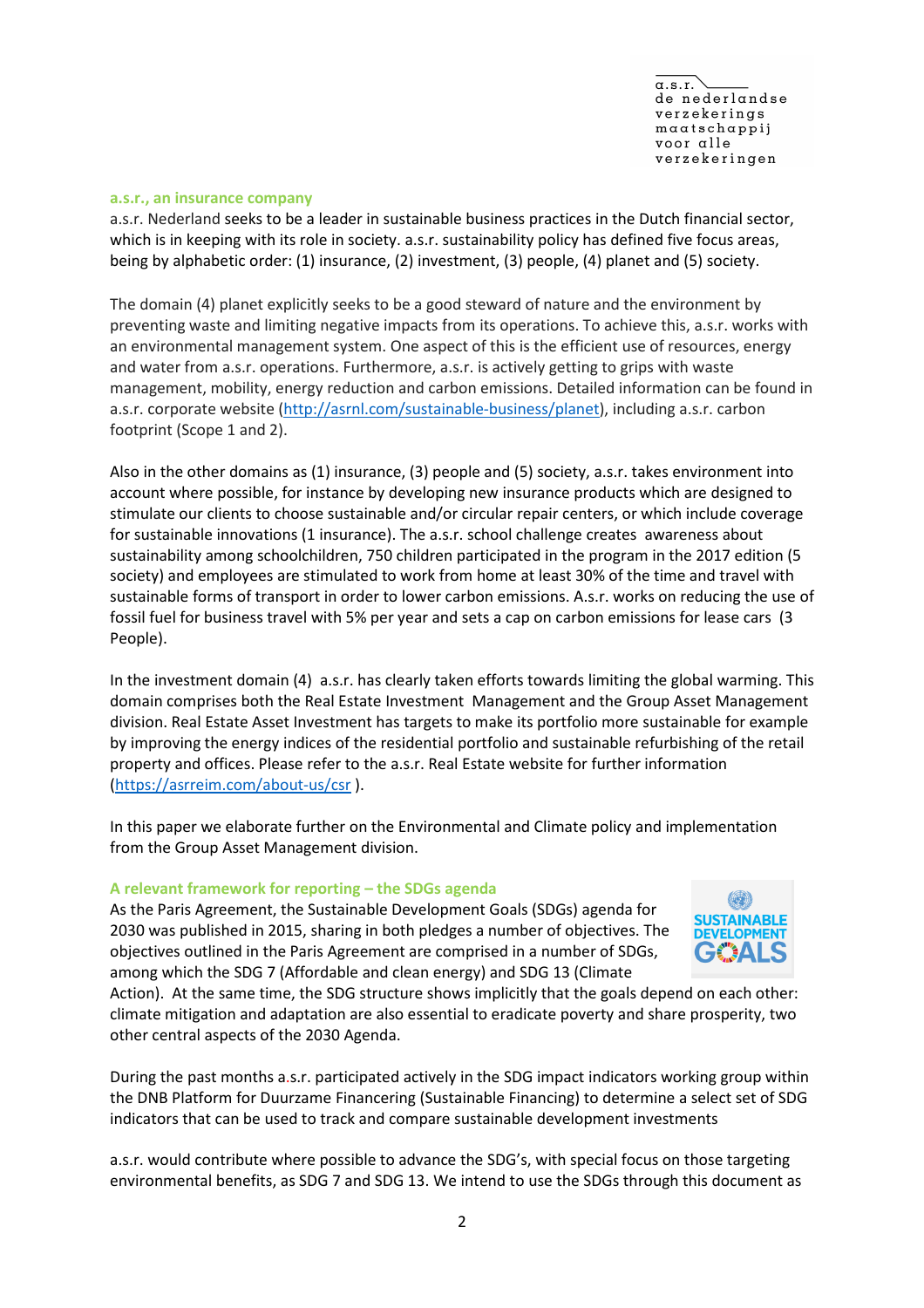$\sigma$  s  $r$ de nederlandse verzekerings  $maxatschappij$ voor alle verzekeringen

it is considered a common language which facilitates the recognition of a.s.r. positive contribution to the 2030 agenda including, where possible, impact metrics which help to increase transparency and monitor the progress for the coming years.

## **a.s.r. Sustainable Responsible Investment (SRI) policy regarding Environment**

The basis framework for a.s.r. environmental considerations are outlined in the a.s.r. SRI policy. The first comprehensive SRI policy was agreed at Executive Board level at a.s.r in 2007 and has been extended over time to capture the progress of the market and changes in the society, so ASR Nederland became a signatory of the UN GC in 2011. As result, the GAM ESG comité approved in July 2016 the further expansion of a.s.r. exclusion policy to companies that commit severe environmental breaches and those who derive 30% or more of their revenues from coal.

Since 2016, a.s.r. has integrated Climate change and Energy transition as an explicit theme/driver within its strategic asset allocation. As a consequence of that, there has been budget allocated to various asset classes where a.s.r. intends to increase its positive impact on these issues.

a.s.r. SRI policy recognizes different implementation instruments taking into account the possibilities per asset class. Hereby it is important to address both the "mitigation" and the "adaptation" dimensions of climate change. Here below we provide an overview of instruments within the a.s.r. investment portfolio and its developments with regards to the Climate and Environmental theme:

## - Companies' positive Screening by their relative Environmental (+Social +Governance) score:

a.s.r. favours companies excelling on ESG policy and implementation. This classification starts from a relative, sector-wise ranking for six domains of analysis, Environment, including climate change, being a prominent one. This positive assessment involves seeking to invest in companies perceived to be providing positive net environmental benefits. The analysis includes: risk management related to its environmental impact, incorporation of environmental issues as the atmospheric emissions into the company strategy and the overall life cycle of products and services.



### - Companies' Engagement on environmental and climate issues:

a.s.r. is aware of the role it can play in promoting environmental protection awareness amongst its stakeholders, including those companies involved in controversial environmental practices within our investment universe. To do that, a.s.r. takes ownership as an active shareholder and exercises its voting rights with due care in accordance with the a.s.r. voting policy, which includes the a.s.r. SRI policy. Additionally, a.s.r. distinguishes 3 types of Engagement, for which environment has played a specific role in the past couple of years:

• Engagement for Influencing: a.s.r. engages in a dialogue with company management to discuss concerns on environmental and climate change and other related issues.

a.s.r. may carry out this dialogue both directly and via the partnership with Robeco.

During 2016 and 2017 a.s.r. engaged directly regarding climate issues with Royal Dutch Shell to discuss their plans about the energy transition, next to environmental and human rights breaches in the Niger Delta. This company is still excluded from a.s.r. investment portfolio. Similar discussions were held with ENI and a.s.r. closed the dialogue in 2016. Because of insufficient engagement results, a.s.r. sold its positions both from the equity and credit

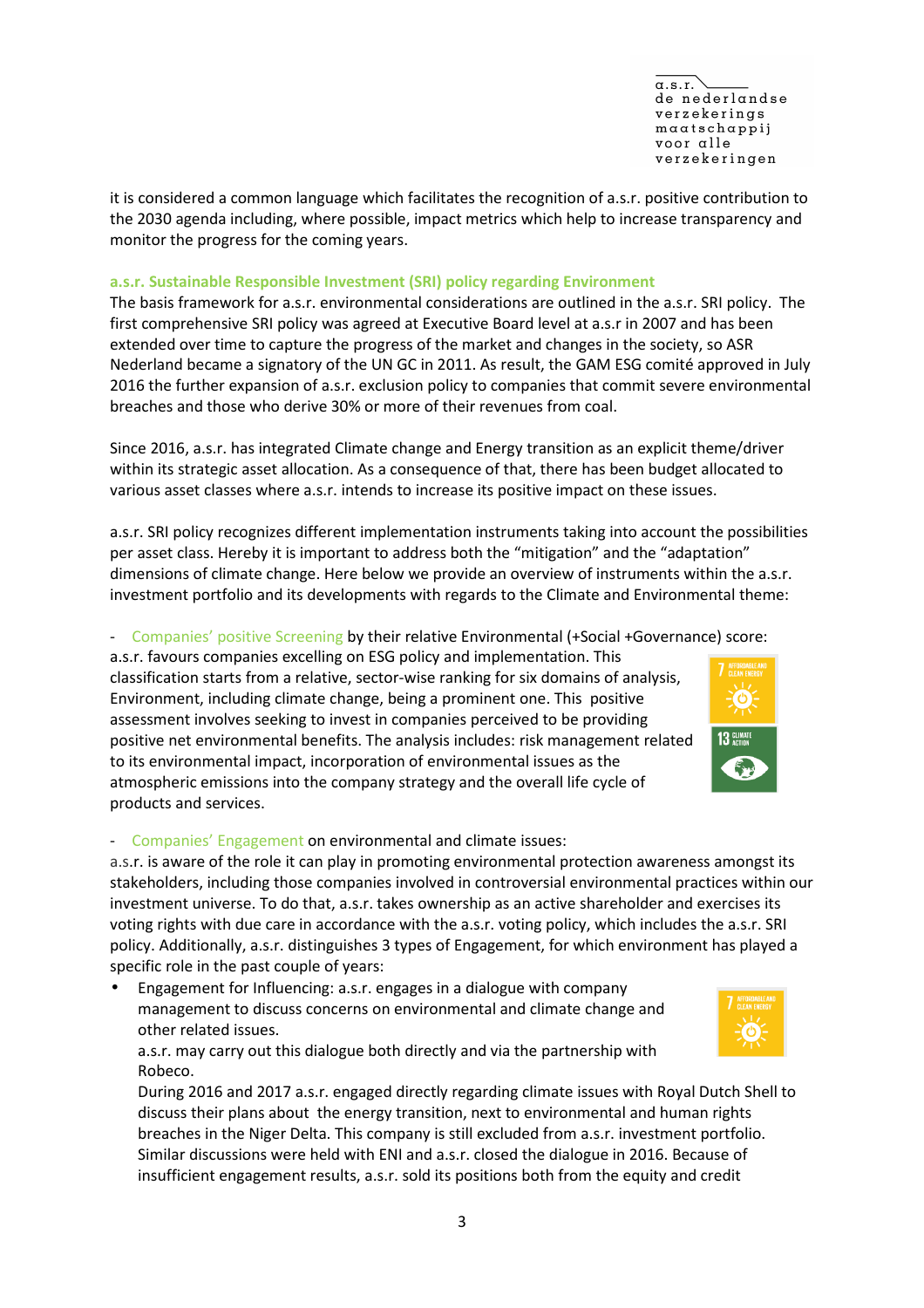4

 $\alpha$ .s.r. de nederlandse verzekerings  $maxatschappij$ voor alle verzekeringen

portfolios. In the second half of 2017 there will start a dialogue to engage with Daimler AG regarding the CO2 car emissions and related governance issues. Via the partnership with Robeco, a.s.r. participated in the engagement with BHP Billiton and Glencore (on environment and human rights), and 3 companies in the automotive industry (Volkswagen, Ford and BMW) to reduce CO2 emissions and promote the transition to energy responsible products.

- Engagement for monitoring: a.s.r. engages directly in a dialogue with companies or service providers to play a role in helping the global transition to a low carbon economy. The objective is to gather commitment from and throughout the investment chain to encourage our external asset managers and providers to include ESG metrics in their investment analysis, across asset classes and regions, and to encourage actively these parties to increase transparency and report on their environmental performance. During 2016 and 2017 a.s.r. engaged among others with AXA Investment Management, Black Rock, State Street, Royal Bank of Canada, and VigeoEiris. A.s.r. also signed the PRI statement to promote ESG analysis among Credit rating agencies and the PRI investor statement for engagement collaboration on deforestation, in the cattle supply chains, which will be followed by subsequent engagements on soy and timber/pulp and paper.
- Public Engagement: This concerns a.s.r. initiatives to enhance ESG (best) practices or to put specific ESG issues on the agenda of policymakers, government, regulatory bodies and/or sector organizations. This was materialized in the previous years with the signing of the Paris Pledge for Action in 2015 and the participation in various sector initiatives as for example the Platform Carbon Accounting Financials where a.s.r. is part of the sounding board. Within this type of engagement, a.s.r. collaborates additionally in academic studies and research papers out of our belief that this is important to increasing awareness about the potential longterm risks related to the production and consumption of coal at current levels and encouraging

investors to fully consider the long-term benefits of low carbon portfolios. Examples about this

## - Companies exclusions:

In the case of systematic and/or severe breaches or when a.s.r. does not achieve adequate improvement in a constructive dialogue, it can exclude a company from its investment portfolio.

include studies coordinated by the University of Utrecht or the VBDO.

Since 2016 a.s.r. excludes companies who derive more than 30% of their revenues from coal or lignite. As a responsible investor and active steward of our clients' assets, a.s.r. strongly believe that divesting from coal can help to de-risk portfolios over the long term by decreasing exposure to assets that are likely to become 'stranded' in the future as the world moves to be in line with the +2°C or even preferably to the +1.5°C scenario. The a.s.r. list of excluded companies due to coal involvement is published at a.s.r. website*.* Hereby a.s.r. makes a firm statement to the market and incentivizes policies and practices to shift towards the energy transition.

In 2017 a.s.r. SRI policy has developed along the same line to exclude companies involved for more than 30% in Tar Sand or Shale Oil. This exclusion shall be implemented during the second half of 2017 for a.s.r. investment portfolios, both for own accounts and third party assets.

### - Impact Investing via private and public markets:

Both via listed and private markets, a.s.r. invests since 2006 in enterprises which contribute positively to a predefined objective addressing societal or environmental issues in a measurable way. This was done traditionally via private equity funds with a specific solutions for waste recycling, clean tech, and renewable energy as for

example Glennmont Renewable Energy, Robeco Clean Tech, Social Impact Ventures.. For new commitments a.s.r. asks consistently to report on the impact performance (such as CO2 avoided



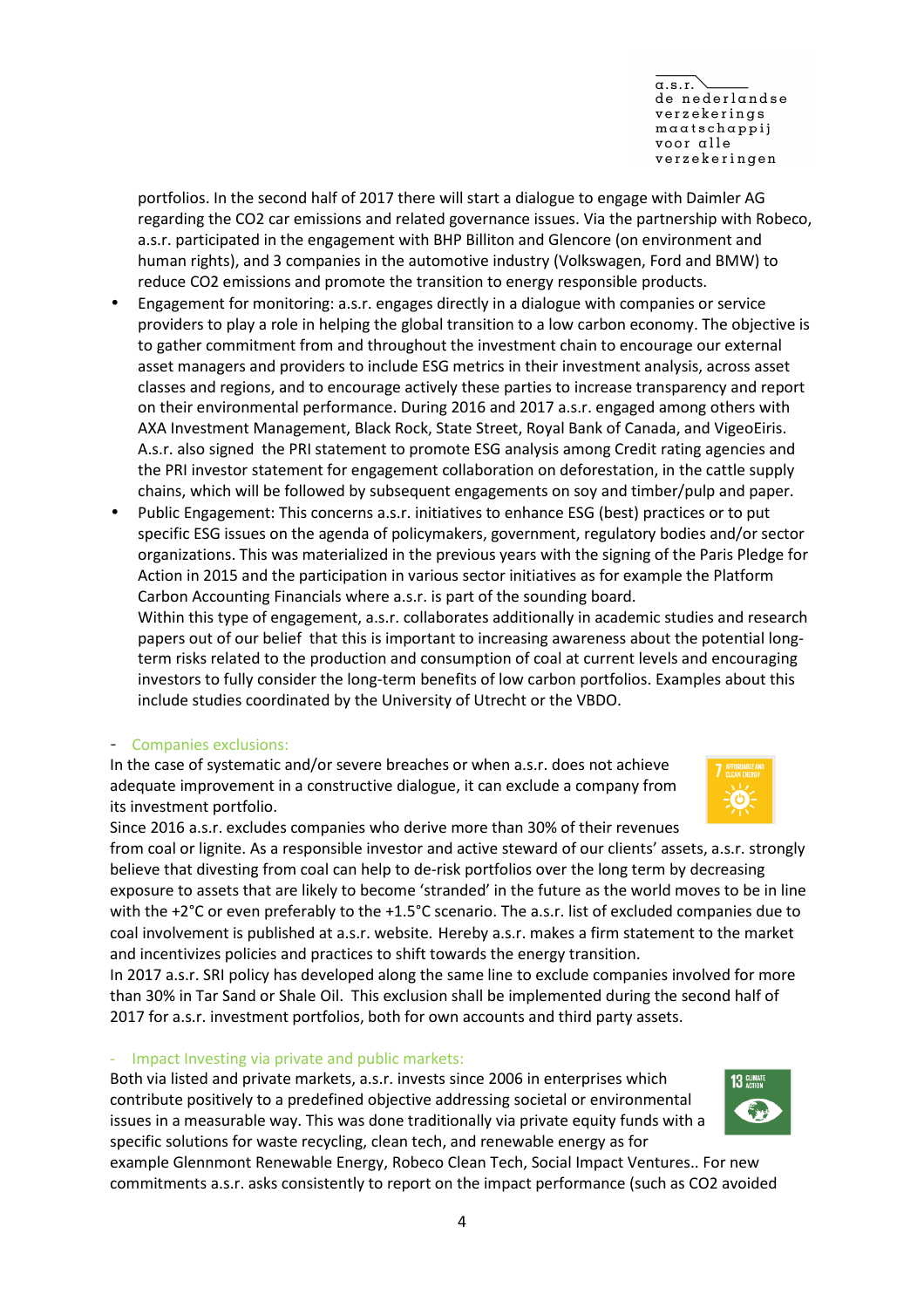$\sigma$  s  $r$ de nederlandse verzekerings  $maxatschappij$ voor alle verzekeringen

emissions) which, where possible, would be linked to the managers remuneration. In July 2017, a.s.r. participated in the public placement of the Triodos Vastgoed Fund, the first European sustainable real estate fund to achieve a zero emission SDG 11 (Environmental and spatial quality) and 13 (From zero emission to zero energy): this fund aims to improve buildings by applying LED lighting, insulation, solar panels, heat/cold storage, electric charging infrastructure, sedum roofs, bicycle stalling and showers, energy consumption monitoring and energy efficiency performance contracts. Renewable energy within the private loans is since 2016 also included in a.s.r. investment portfolio.

For European insurance companies is this however not the only way to invest. a.s.r. makes use of other impact investing instruments in the public market such as Green Bonds. Via this way a.s.r. showcases its commitment to financing new and existing projects with environmental benefits. In 2017 a.s.r. GAM investment committee approved to tripled a.s.r. exposure to Green Bonds ( $\epsilon$  150 m), which was realized in H1 2017. For 2018 a.s.r. has included green bonds as a preferred option, where possible in combination with other portfolio limits and financial criteria.

# - Countries SRI policy extended to capture Environmental criteria

a.s.r. SRI policy for countries was conceived to assess the country perceived corruption (Governance criteria) and its respect for Democratic Freedoms (Social criteria). Bringing in climate factors could allow for a more well-rounded perspective on sovereign risk for investment decisions. At the same time, a.s.r. perceives the SDG's as a good framework to assess the governments positive contribution to a broad range of sustainable themes, which will be used as best-in-class criteria. Therefore a.s.r. has expanded its SRI country policy to include the following criteria:

The Environmental Performance Index (EPI), introduced by a cooperation of institutions (Yale and Columbia universities, two foundations and the World Economic Forum), which ranks countries' performance on high-priority environmental issues in two areas: protection of ecosystems and protection

of human health. Within these two policy objectives the EPI scores national performance in nine issue areas comprised of more than 20 indicators, including climate and energy criteria which are based on the trends of the country carbon intensity and CO2 emissions.

Poor scoring countries (below 50) will be excluded from a.s.r. portfolio due to its environmental policies/implementation

The SDG Index, produced by the Sustainable Development Solutions Network (SDSN) and the Bertelsmann Stiftung, which assesses where each country stands with regard to achieving the SDG 2030 Agenda throughout 99 indicators.

To integrate a best-in-class country policy, the weighted average score of a.s.r. sovereign portfolio will be positioned within the first quartile of the SDG Index.

The list of countries according to this expanded policy shall be publicly available in a.s.r. corporate website.

Additionally, for the new a.s.r. ESG sovereign bond fud with a best-in-class ESG character, a.s.r. committed to have a higher weight on green bonds than the relevant benchmark.

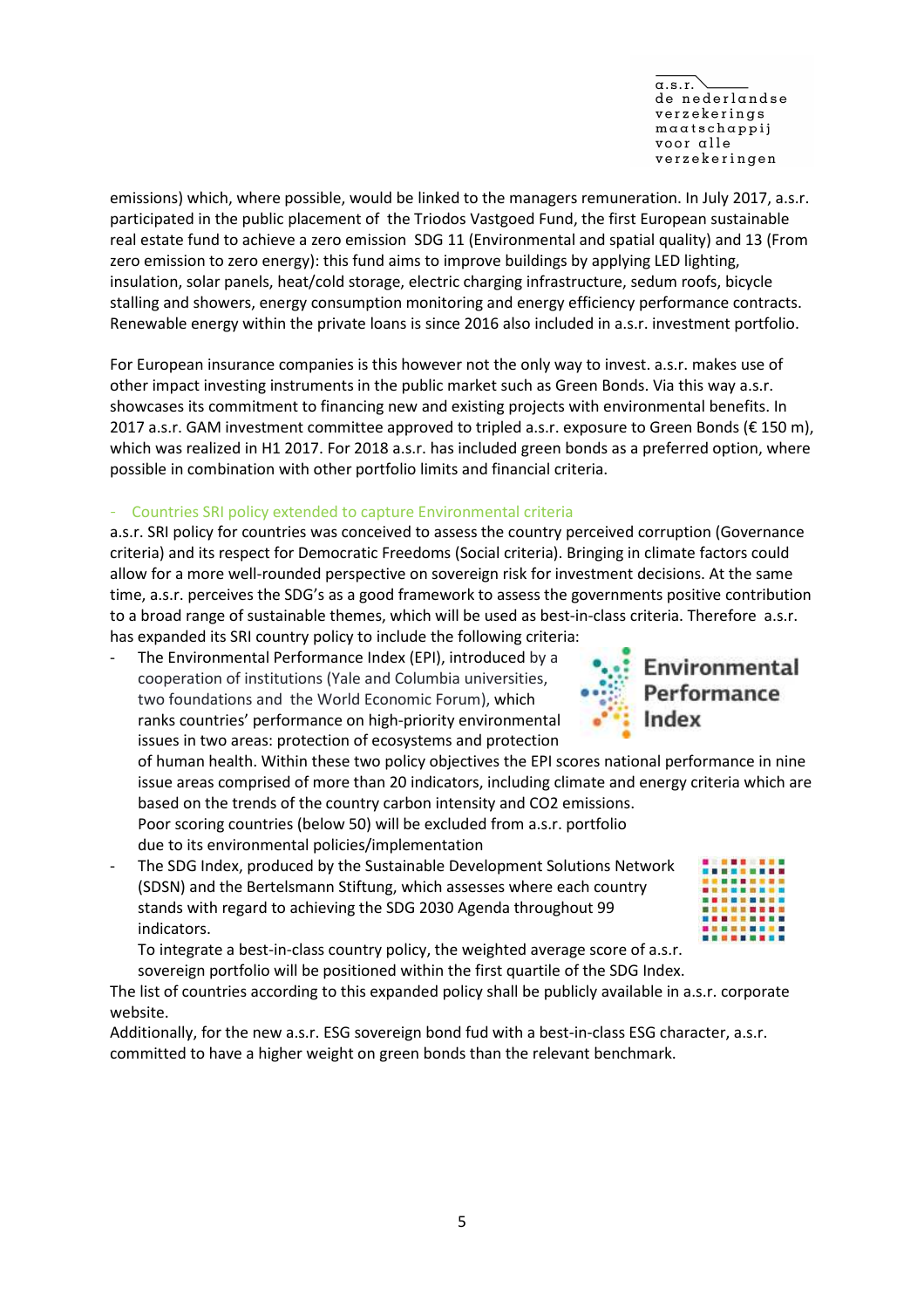$\sigma$  s  $r$ de nederlandse verzekerings maatschappij voor alle verzekeringen

## **a.s.r. Carbon footprint of the investment portfolio**

a.s.r. started measuring the carbon footprint of a carve out of its investments in 2016, both for own account and third party assets, according to the GHG Protocol. In February 2017 a.s.r. provided a first indication to the DNB as requested for its research on climate risks, highlighting the importance to

develop a comparable methodology and reporting for the sector. Since June 2017 a.s.r. is measuring the carbon footprint for the total companies portfolio (both equity and credits, own account and third party assets. This measurement will be periodically implemented and expanded with the final goal to measure the carbon footprint (and energy transition) for the entire investment portfolio in an aggregated manner.



a.s.r. is also member of the PCAF (Platform Carbon Accounting Financials) as part of the Sounding Board which has the same objective. While recognizing that climate-related financial reporting is still evolving, a.s.r. endorses the recommendations of the Task Force on Climate-related Financial Disclosures (TCFD), which aims to facilitate this energy transition by improving global transparency over climate-related reporting.

## Acknowledgement of the shortcomings of a developing methodology

a.s.r. carbon foot-printing work is a useful tool to understand high carbon holdings. While broad asset-class level figures are not unequivocal, a breakdown into sub-sectors shows highly different levels of carbon intensity per industry. However, shortcomings remain: there's no consistent global carbon measurement framework for balanced investment portfolios, Carbon data coverage can be incomplete for the Scope 3 of companies and certain asset classes. It may also not be the right metric for target-setting purposes since carbon data (scope 1 and 2) is a snapshot of current emissions, but is not forward-looking. It highlights today's carbon emitters, but not tomorrow's low carbon solutions providers, the winners of the future. a.s.r. aims to address partly these shortcomings with the E(SG) company assessments as these include an analysis of climate strategies and not only footprint.

The data included in this report is a best effort indication of the Carbon Footprint of a.s.r. investment portfolio for the following asset classes and according to the following methodology and assumptions, and taking into account the recommendations of the PCAF current methodology:

- Absolute emissions are expressed in carbon dioxide equivalents: CO2
- Relative emissions are expressed in carbon dioxide equivalents per million Euro invested: CO2/M€
- Prudence; showing scope 1, 2 and 3 separately to ensure comparability, avoid overstating performance and provide transparency on potential areas of double counting.
- The carbon data provider is VigeoEiris. The emissions used in this assessment are taken either from CDP, other company's reported data or VigeoEiris estimations via a proprietary regression model based on two main factors: the nature of the company's activities and the size of the company. Regarding Scope 3, the comparability, coverage, transparency and reliability of the data is insufficient. As reflected in the table, a.s.r. AuM with available Scope 3 data is therefore lower than for Scope 1 and 2 measurement.